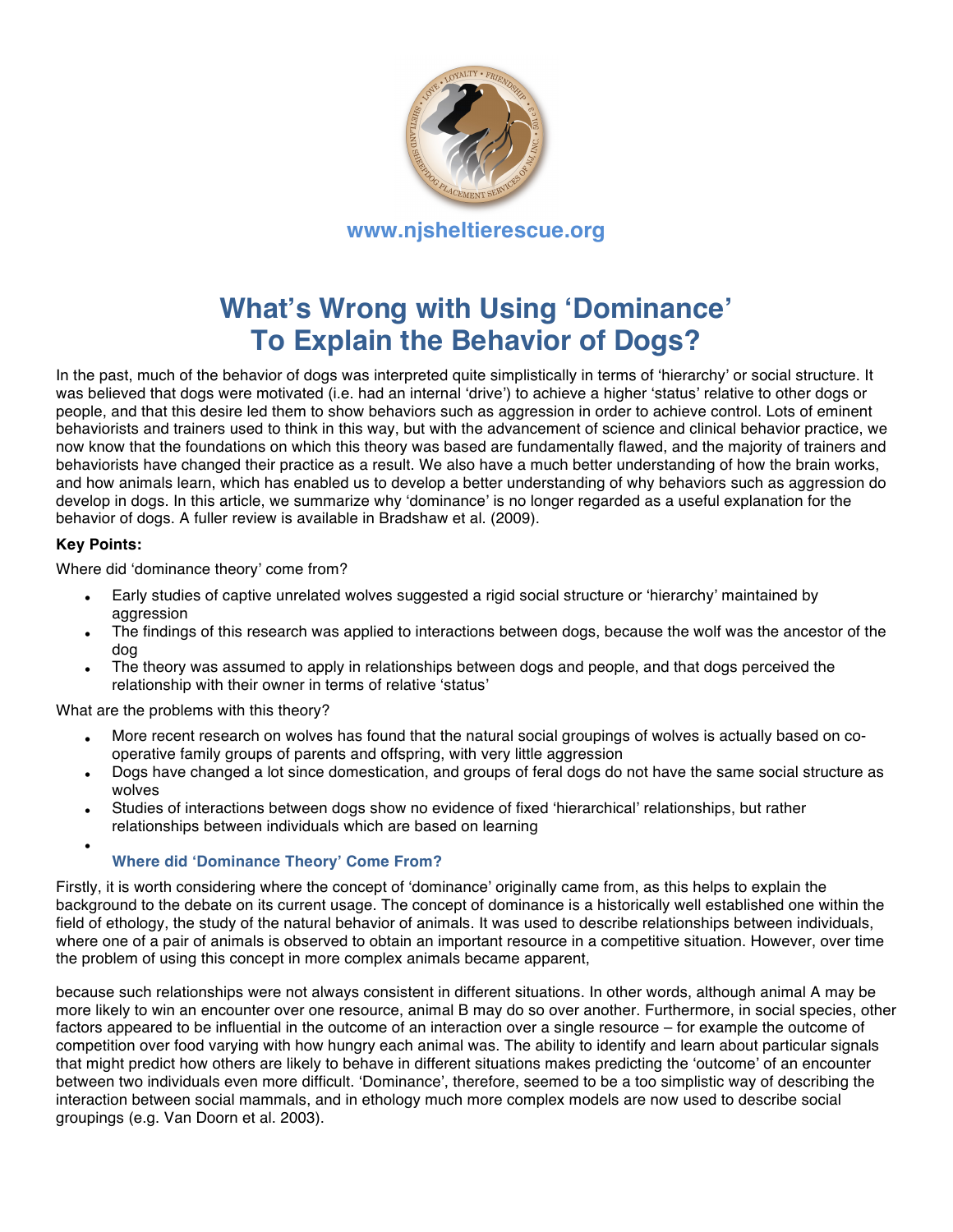

Dominance came to be used to describe dog behavior through the application of studies of its ancestral species, the wolf. Early studies of wolves were done on artificial groups of animals kept in captivity, where individuals were unable to get away from each other, and the social groupings were not the normal family groups that are found in the wild (Mech 1999). The results of such studies suggested a rigid hierarchy where particular individuals (ʻalphas') had priority access to resources, and maintained the group structure through the display of aggression to others (Zimen 1975).

Since the wolf is the ancestor of the domestic dog, those interested in dog behavior suggested that similar social groupings may occur in dogs, and that the formation of these groups are based on the ʻdesire' or ʻdrive' of each individual to be the ʻleader' or ʻalpha' of the group, the resultant hierarchical structure being based on competitive success. This interpretation of dogs became so well established, that it was also used to interpret interactions between dogs and people, the assumption being that dogs also regarded people as competitors in the struggle for social status. This interpretation of dogs has been used to explain behaviors ranging from aggression, attention seeking, destruction, and even failure to return on recall.

If one assumes that the behavior of a dog is motivated by a desire to control or ʻdominate' its owner, it tends to lead on to the conclusion that in order to deal with the problem, the owner needs to establish ʻdominance' over the dog. This interpretation of dog behavior, therefore, has tended to encourage the development of training techniques that use punishment or force to ʻshow the dog who is boss' (e.g. Kovary 1999). However, for the reasons summarized in the following sections, we now know that the use of ʻdominance theory' to explain the behavior of dogs relies on flawed assumptions, and it is therefore important to re-evaluate the techniques we use in the training of dogs, and make sure we use techniques that are not only effective but are least likely to compromise the welfare of our pets.

#### **Recent Interpretations of Wolf Behavior**

Recent research on natural populations suggest that the groupings are more based on co-operative family groups, where one breeding pair produce puppies and other members of the family assist with rearing them (Mech and Boitani 2003). This particular reproductive strategy is adaptive for their ecological niche, and although it results in fewer puppies being born, the higher investment in each puppy increases their chance of survival. Hence, the natural social groupings of wolves are based on co-operative family groups, where the parents ʻguide' their offspring in developing social and hunting skills, the apparent hierarchical structure arising through parent-offspring relationships rather than competitive or aggressive encounters (Mech 2008). In such groups there is no ʻalpha' achieved by strength or aggression (Mech 2008), and there is no evidence that individual wolves have a life-long ʻdominant' characteristic (Packard 2003). Aggressive behavior is very rare in stable groups (Mech 1999), and where it does it occur, it is flexible, being based on individual circumstance rather than being predictable between individual pairs of animals. Since the type of ʻdominance hierarchy' whereby the social structure is based on competitive ability does not appear to occur naturally in wolves, the argument for this occurring in the dog, as the descendent of the wolf, it has been strongly argued that to be a poor one (Van Kerkhove 2004).

#### **Do Feral Dogs have the Same Social Structure as Wolves?**

The next assumption in ʻdominance theory' is that since wolves are the ancestors of dogs, the two species will form similar social structures (e.g. Lindsay 2000). However, the dog has changed considerably from its ancestral species since domestication (Miklósi 2007), and observations of feral dogs suggest that the social structure of feral dogs is completely different (reviewed in Bradshaw et al. 2009). For example, mating is unrestricted in feral dog groups (Pal et al. 1999), and although appeasement behavior occurs, it is both within family groups, and between individuals of different groups, suggesting a general function of diffusing conflict, rather than being a specific ʻsubmission' behavior to maintain group hierarchical structures. Studies of feral dogs tend to suggest, therefore, that domestication has significantly altered the social behavior of dogs from their ancestral species. In free living groups, feral dogs do not remain in strict family packs, there is no restriction of breeding, and hence no apparently pyramidal structure based on a single breeding pair and their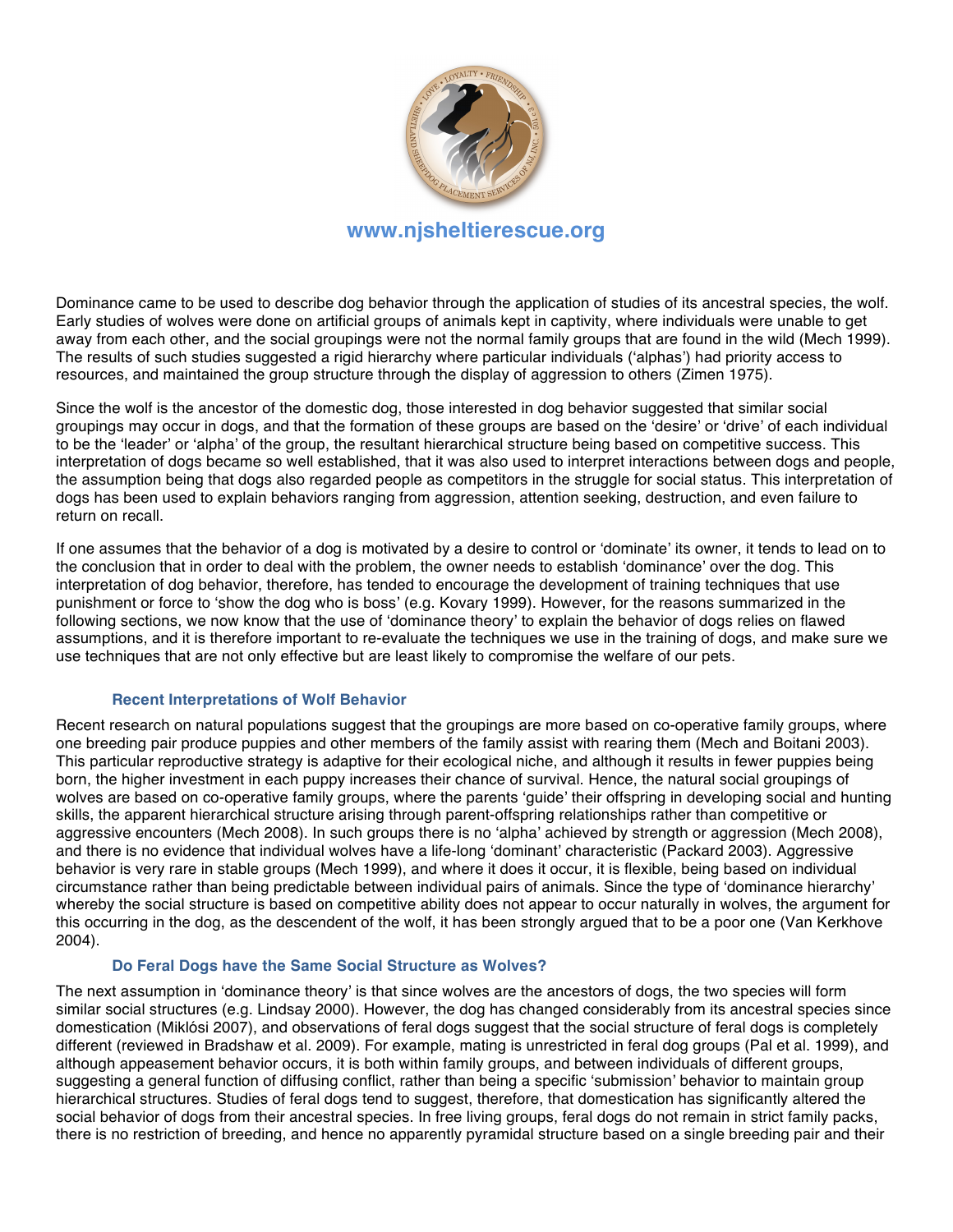

offspring as is found in wolves. Interactions between individuals are much more fluid, and appear based more on circumstance, sexual cycles and prior learning about the behavior of other individuals.

#### **What About the Social Structure of Domestic Dogs?**

Since neither natural groups of wolves, nor free-ranging groups of feral dogs, appear to adopt the pyramidal hierarchical social structure traditionally ascribed to them, the assumption that domestic dog behavior is influenced by a desire to assume such a structure is difficult to substantiate. Furthermore, recent research suggests that groups of domestic dogs do not form social groupings that can be interpreted in terms of a dominance hierarchy. The study, described in Bradshaw et al. (2009) investigated the interactions between a group of 19 dogs housed together in a ʻsanctuary' environment. The aim of this study was to investigate whether these neutered domestic dogs, which had been in the group for at least 6 months and were freely able to determine interactions between group members, formed a hierarchical structure as predicted by the ʻdominance theory'. Interactions between each pair of dogs were recorded, but showed no evidence of an overall ʻhierarchy' within the group. Rather, the interactions suggested that each pair of dogs had a learnt pattern of behavior with each other, which may or may not vary between different situations, but which could not be combined into any overall group structure (Bradshaw et al. 2009).

#### **Dominance as an Explanation of Behavior**

There is, therefore, very little evidence that social groupings of the domestic dog are based around the traditional pyramidal structure. This may seem like an academic argument that has little relevance to the everyday interaction between people and dogs, but the real problems that have arisen with the use of ʻdominance theory' in the dog fraternity, is that the term has been used not only to describe the interaction between individuals, but also explain it. In other words, the reason for a dog showing a behavior was ascribed to it ʻtrying to achieve dominance / social status'. This requires a further assumption – not only do dogs form a pyramidal structure based on competitive success, but that they are actively planning ahead in order to try and raise their own relative status.

This assumes that dogs are able to form an abstract concept of their own ʻstatus', relate this to the relative status of others, and plan future events with the aim of modifying their relative hierarchical position. This type of thinking is actually very anthropomorphic (from a human point of view) – because we have language and an enlarged frontal cortex that enables us to form and ʻname' abstract ideas, it is difficult for us to imagine not being able to ʻconceptualize' using words. This is exactly the same principle as the argument that dogs which show appeasement behavior when owners return home to find house-soiling or destruction feel ʻguilty' because they recognize that they have done something ʻwrong' according to a human code of behavior. Recent research supports the general consensus amongst trainers and behaviorists that the behavioral signs interpreted by owners as ʻguilt' are a learnt response to a context (such as an angry owner facial expression) rather than an awareness in the dog of a misdeed (Horowitz 2009).

Because it is very difficult for us to imagine life without this ability, it is natural for us to interpret the behavior of other animals with the assumption that they have the same cognitive abilities as ourselves. However, there is no evidence that dogs form abstract concepts and think about them forwards and backwards in time. It is, therefore, an unsupported assumption that dogs are likely to plan future actions with the aim of modify their long-term relative social status with other individuals. Their response to other individual animals or people is much more likely to be based on individual learning about how others respond in different circumstances (as we explain further in ʻHow do we explain social behavior').

#### **What are the Consequences?**

The real problem with assuming that a dog is showing a behavior because it has a ʻmaster plan' of achieving high status, is the effect that this assumption has on how owners respond to their dogs, and attempt to train them. If owners believe that a dog does something to ʻachieve status' or ʻcontrol them' or ʻbe the boss' it naturally tends to lead people to use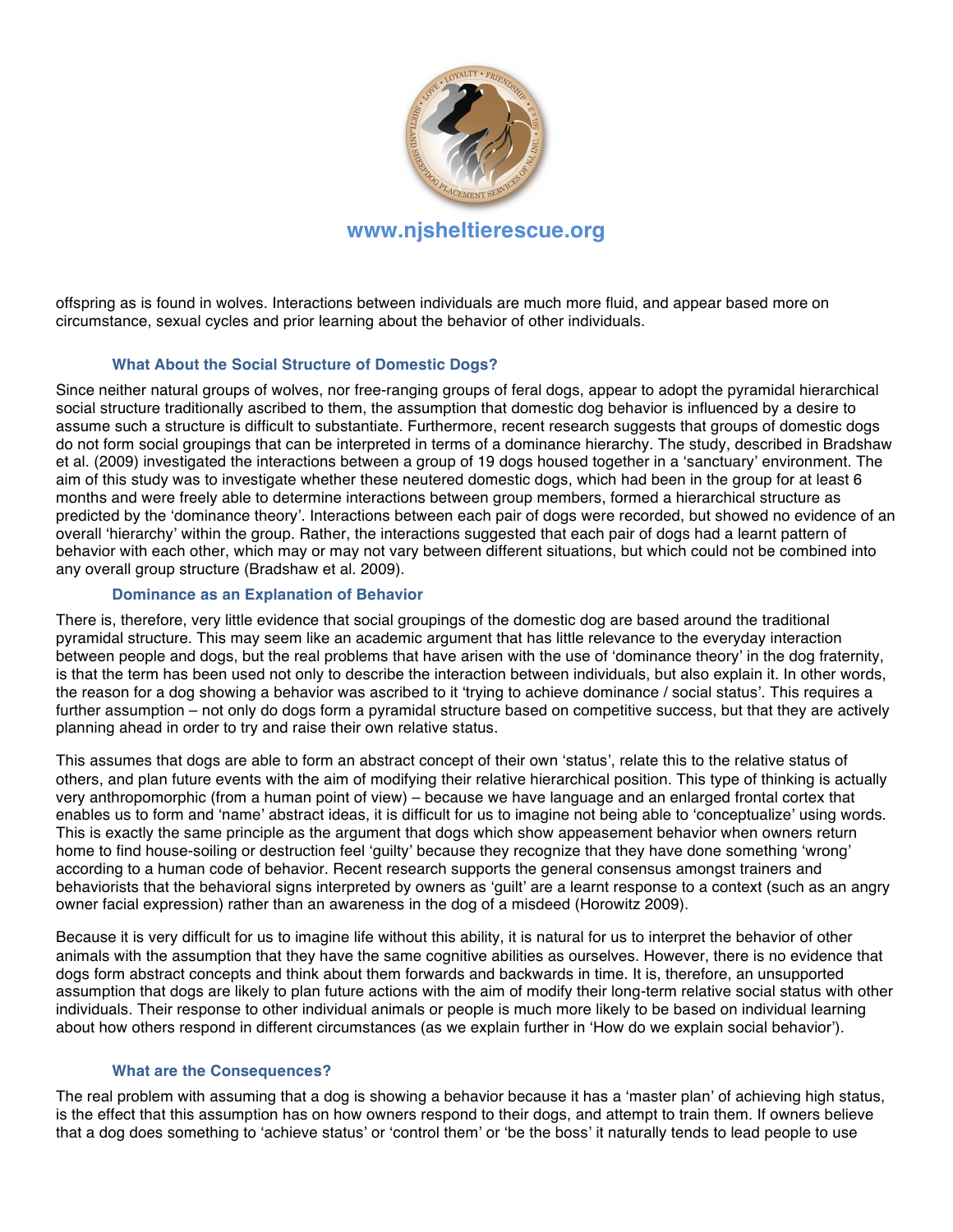

coercive training techniques. This relies on inducing a negative emotional state (e.g. fear or anxiety) in a dog in order to inhibit behavior, which has the risk of inducing further undesired behavior or having a negative effect on welfare, as described further in ʻWhat are the problems of using training techniques that induce fear or pain?'

Unfortunately the concept of ʻdominance' is well embedded in historic scientific literature and the public consciousness. Although the majority of trainers and behaviorists no longer think in this way, some new authors to the field interpret particular aggressive signs as ʻdominant', because their definitions are based on older literature (e.g. Pérez-Guisado, J. and Muñoz-Serrano, A., 2009), which tend to perpetuate this theory. In addition, some of the trainers who reach many thousands of dog owners through television also perpetuate these out-dated ideas.

#### **Conclusions**

Although it has been widely accepted amongst qualified behaviorists and trainers for many years that the interpretation of dog behavior based on a ʻdominance model' relies on unsupported assumptions, this outdated approach is still used by those that have not had the opportunity to study the most recent literature and clinical practice. This article has explained how this theory arose through a historical ʻmistake' in the interpretation of wolf behavior, along with a series of assumptions about how this might apply to dogs. These assumptions have been clearly shown to be erroneous by recent research, and a modern interpretation of dog behavior provides us with a much clearer interpretation of how and why behavior develops. Although often portrayed as an ʻacademic argument' it is important to realize that the way people interpret the behavior of their dogs has a strong influence on the way that they behave towards them. Dispelling the myths behind this theory is therefore an important step in enhancing the welfare of the dogs in our care.

#### **References**

Bradshaw, J.W.S., Blackwell, E.J. and Casey, R.A. (2009) Dominance in domestic dogs – useful construct or bad habit? Journal of Veterinary Behavior, Clinical Applications and Research, Volume 4, Issue 3, Pages 109-144 (May-June 2009).

Horowitz, A. (2009). Disambiguating the "guilty look": Salient prompts to a familiar dog behavior. Behavioural Processes, 81, 447-452.

Kovary, R., (1999). Taming the dominant dog. American Dog Trainers Network: 23 http://www.inch.com/~dogs/taming.html

Lindsay S.R., 2000. Handbook of Applied Dog Behavior and Training, Volume 1, Adaptation and Learning. Iowa State University Press, Ames , Iowa , p. 12.

Mech, L.D. (1999). Alpha status, dominance and division of labor in wolf packs. Can. J. Zool. 77, 1196-1203.

Mech, L. D. (2008). What Happened to the Term Alpha Wolf? International Wolf, Winter 2008, pp. 4-8. http://www.4pawsu.com/alphawolf.pdf

Mech, L.D. and Boitani, L. (2003). Wolf social ecology. In: Mech, L.D., Boitani, L. (Eds.), Wolves: Behavior, Ecology and Conservation. University of Chicago Press , Chicago , IL , pp.1-34.

Miklosí, Á. (2007). Human-animal interactions and social cognition in dogs. In: Jensen, P. (Ed.), The Behavioral Biology of Dogs. CAB International, Wallingford , UK , pp. 205-222.

Packard, J.M. (2003). Wolf behavior: reproductive, social and intelligent. In: Mech, L.D., Boitani, L. (Eds.), Wolves: Behavior, Ecology and Conservation. University of Chicago Press, Chicago , IL , pp. 35-65.